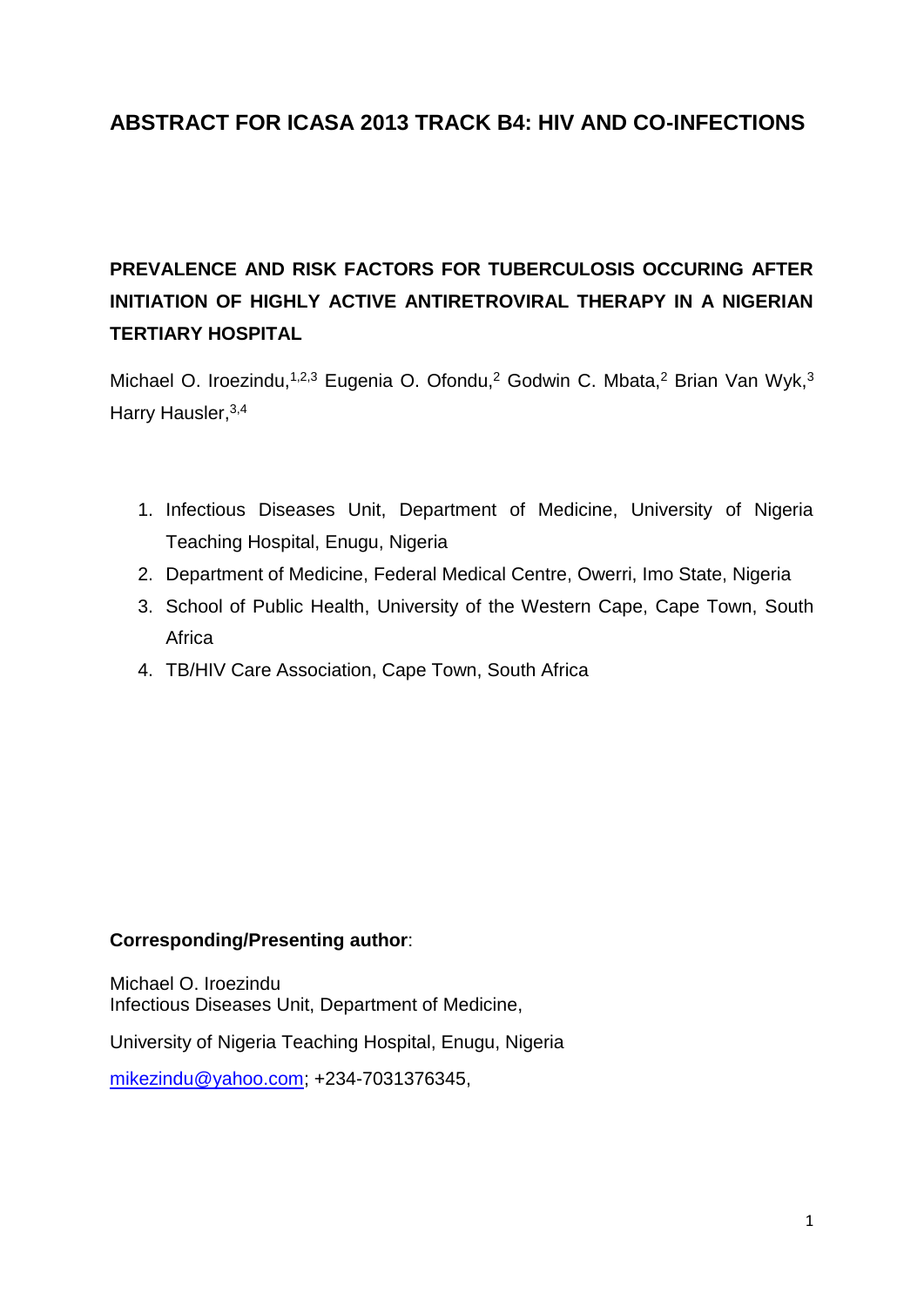## **ABSTRACT**

**Background**: Tuberculosis (TB) remains the commonest opportunistic infection in people living with human immunodeficiency virus (HIV) in sub-Saharan Africa even in the era of highly active antiretroviral therapy (HAART). We determined the prevalence and risk factors for TB among HIV-infected patients receiving HAART in an African setting with high TB burden.

**Methods**: A descriptive and analytical cross-sectional study was conducted among adult HIV-infected patients receiving HAART for a minimum of 12 weeks at the Federal Medical Centre, Owerri, Nigeria. HAART was defined as the use of at least 3 antiretroviral drugs from at least 2 different classes. Patients whose TB diagnosis ante-dated the commencement of HAART were excluded. Data was collected using a structured questionnaire. Data on pre-HAART socio-demographic, clinical and laboratory characteristics were obtained. Post-HAART data were collected through history, physical examination and relevant laboratory investigations including 3 sputum samples for acid fast bacilli (AFB) and chest X-ray. Standard TB screening and diagnostic algorithms were used. Data analysis was carried out using the Epi Info version 3.5.1 statistical software (CDC, Atlanta, Georgia, USA). Logistic regression analysis was used to determine the independent risk factors for the occurrence of TB using parameters that had a p-value of <0.25 on univariate analysis. Statistical significance was set at p<0.05.

**Results**: There were 339 participants made up of 223 (65.8%) females and 116 (34.2%) males. Their mean age was  $41.1 \pm 10.0$  years. Men were significantly older with a mean age of 46.8  $\pm$  9.2 years compared to 38.1  $\pm$  9.2 years in women, p<0.0001. The median duration of HAART was 35 (20-50) months. There was no significant difference between men and women in the median duration of HAART, 36 (22-54) months and 34 (20-48) months respectively, p=0.11. Out of 339 patients, 26 (7.7%) were diagnosed to have TB. The prevalence of TB was higher in men (11.2%) than in women (5.8%) but the difference was not statistically significant (p=0.08). Of the 26 patients, 11 (42.3%) had only pulmonary TB while the others had disseminated TB 9 (34.6%), pleural TB 3 (11.5%), TB lymphadenitis 2 (7.7%) and abdominal TB 1(3.8%). Only 9 (45%) of the 20 patients with pulmonary involvement had smear positive disease. The independent risk factors for occurrence of TB were